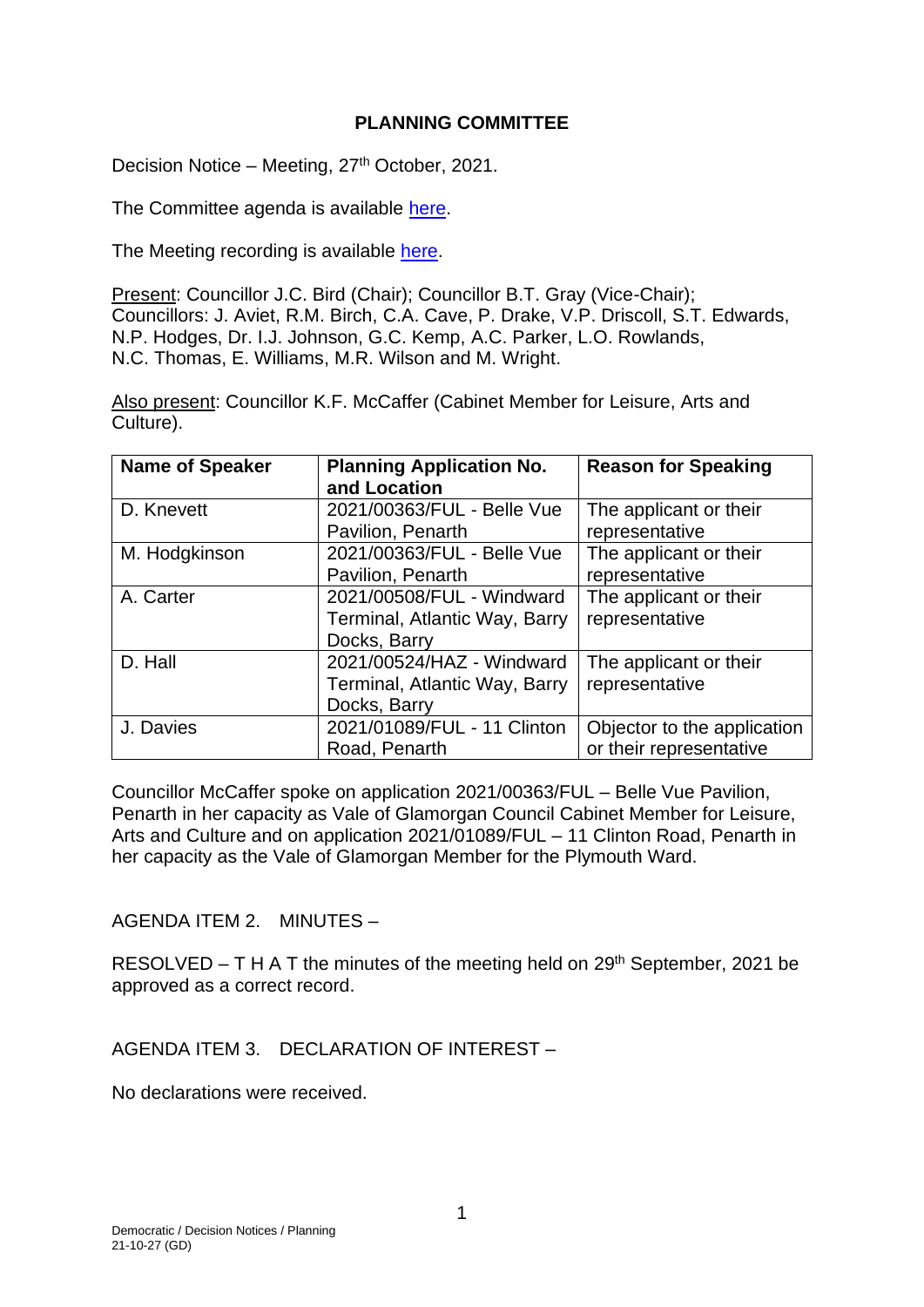AGENDA ITEM 4. BARRY BIOMASS INDEPENDENT REVIEW REPORT (REF) –

RESOLVED – T H A T the contents of the report be noted.

# Reason for decision

Following consideration of the Barry Biomass Independent Review Report.

AGENDA ITEM 5. BUILDING REGULATION APPLICATIONS AND OTHER BUILDING CONTROL MATTERS DETERMINED BY THE HEAD OF REGENERATION AND PLANNING UNDER DELEGATED POWERS (HRP) –

RESOLVED –

(1) T H A T the passed building regulation applications as listed in Section A of the report be noted.

(2) T H A T the rejected building applications as listed in Section B of the report be noted.

(3) T H A T the serving of Notices under Building (Approved Inspectors Etc.) Regulations 2000, as listed in Section C of the report, be noted.

(4) T H A T the implementation of Section 32 of the Building Act 1984 be implemented and the serving of Notices as listed in Section E of the report be noted.

AGENDA ITEM 6. PLANNING APPLICATIONS DETERMINED BY THE HEAD OF REGENERATION AND PLANNING UNDER DELEGATED POWERS (HRP) –

RESOLVED – T H A T the applications as outlined within the report, on pages 11 through 29, under the above delegated powers be noted.

AGENDA ITEM 7. APPEALS (HRP) –

RESOLVED –

(1) T H A T it be noted that no Appeals had been received at the time of the meeting taking place.

(2) T H A T it be noted that no Enforcement Appeals had been received at the time of the meeting taking place.

(3) T H A T the Planning Appeal decision as detailed in Section C of the report be noted.

(4) T H A T it be noted that no Enforcement Appeals Decisions had been received at the time of the meeting taking place.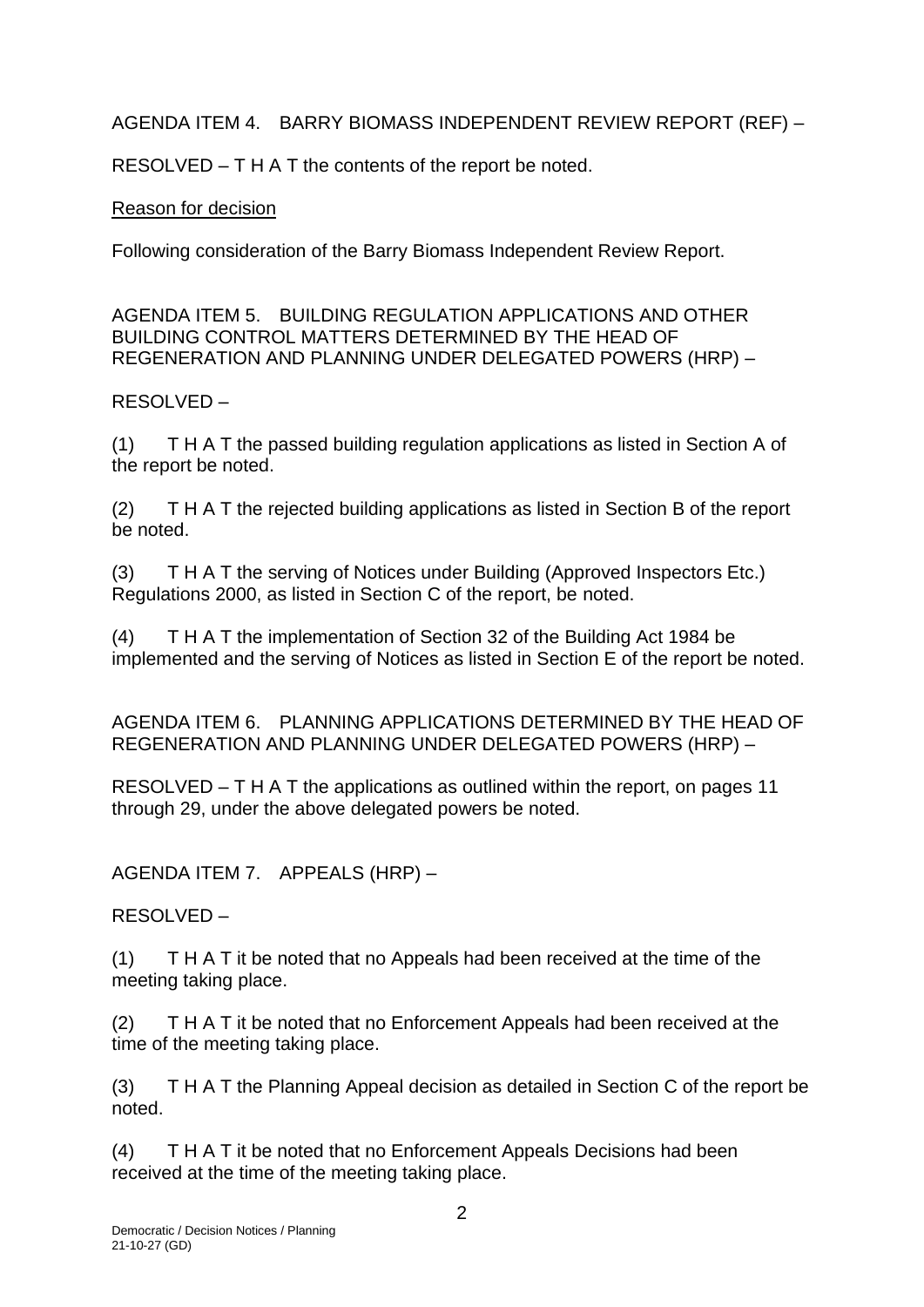(5) T H A T the statistics relating to appeals for the period April 2021 – March 2022 as detailed in Section E of the report be noted.

AGENDA ITEM 8. TREES (HRP) –

(i) Delegated Powers –

RESOLVED – T H A T the applications as outlined within the report, on pages 36 and 37, as determined by the Head of Regeneration and Planning under delegated powers be noted.

(ii) To Confirm Tree Preservation Order No. 3, 2021 for Trees at Ewenny Priory, Abbey Road, Ewenny –

RESOLVED – T H A T the Tree Preservation Order relating to land at Tingle Road, Ewenny be confirmed.

### Reason for decision

It was considered that the decision complied with the Council's well-being objectives and the sustainable development principle in accordance with the requirements of the Well-being of Future Generations (Wales) Act 2015.

AGENDA ITEM NO. 9 PLANNING APPLICATIONS (HRP) –

RESOLVED – T H A T in pursuance of the powers delegated to the Committee, the following applications be determined as indicated and any other necessary action be taken.

#### **2021/00363/RG3 Belle Vue Pavilion, Albert Crescent, Penarth**

APPROVED – Subject to the conditions as contained within the report.

### Reason for decision

Having regard to the content of the report and discussions at the meeting.

### **2021/00364/CAC Belle Vue Pavilion, Albert Crescent, Penarth**

APPROVED – Subject to the conditions as contained within the report.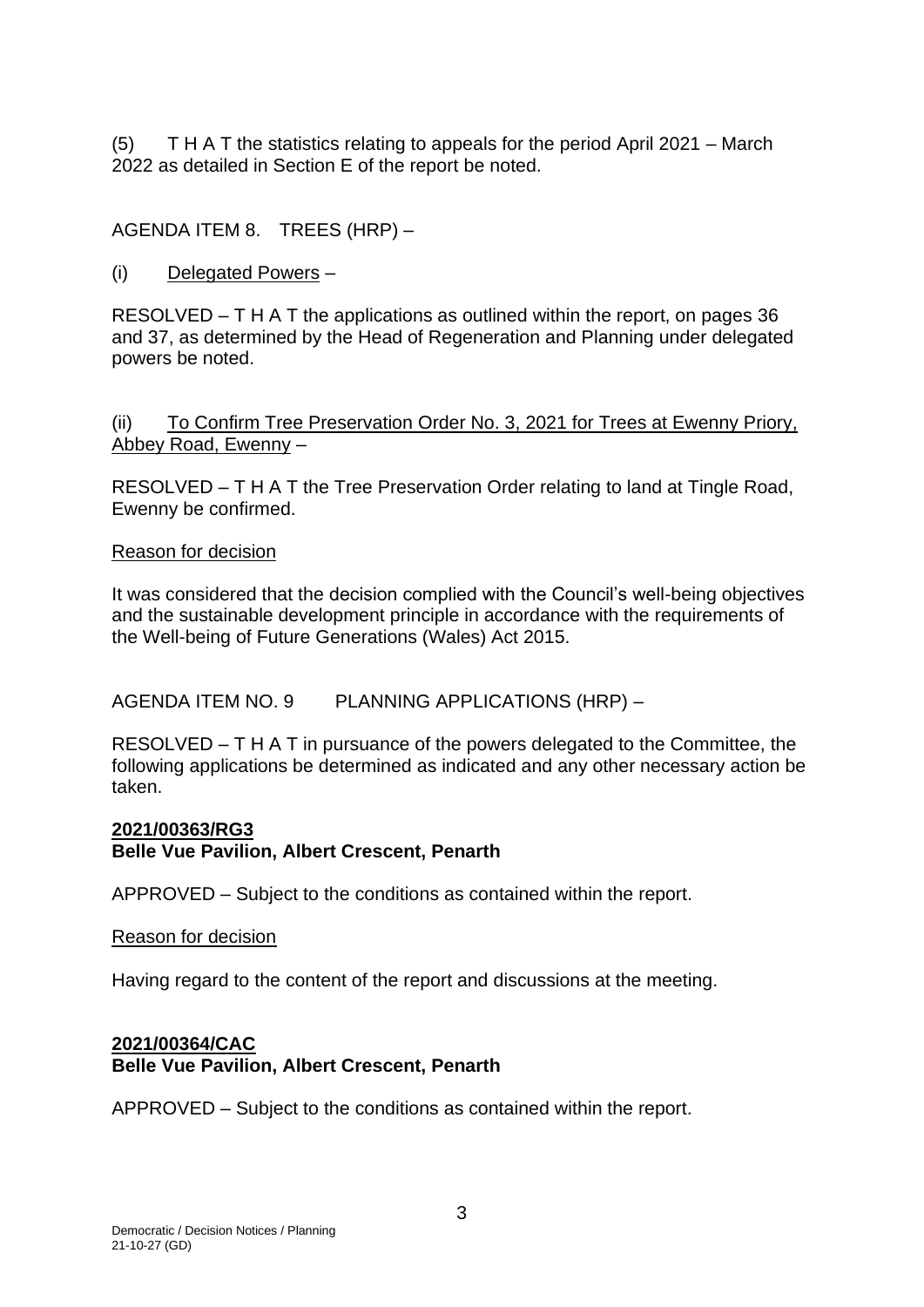#### Reason for decision

Having regard to the content of the report and discussions at the meeting.

### **2021/00508/FUL Windward Terminal, Atlantic Way, Barry Docks, Barry**

APPROVED – Subject to the conditions as contained within the report.

#### Reason for decision

Having regard to the content of the report and discussions at the meeting.

## **2021/00524/HAZ Windward Terminal, Atlantic Way, Barry Docks, Barry**

APPROVED – Subject to the conditions as contained within the report.

#### Reason for decision

Having regard to the content of the report and discussions at the meeting.

## **2021/00909/FUL Ty J, The Verlands, Cowbridge**

APPROVED – Subject to the conditions as contained within the report.

Reason for decision

Having regard to the content of the report and discussions at the meeting.

## **2021/00958/FUL Tower Hill Residential Home, 54, Plymouth Road, Penarth**

### RESOLVED –

(1) T H A T the application for the retention of the visitor pod / office be refused.

(2) T H A T the Head of Legal and Democratic Services be authorised to issue an Enforcement Notice under Section 172 of the Town and Country Planning Act 1990 (as amended) to require:

 $(i)$  the removal of the visitor pod / office from the site.

(3) T HA T in the event of non-compliance with the Notice, authorisation be granted to take such legal proceedings as may be required.